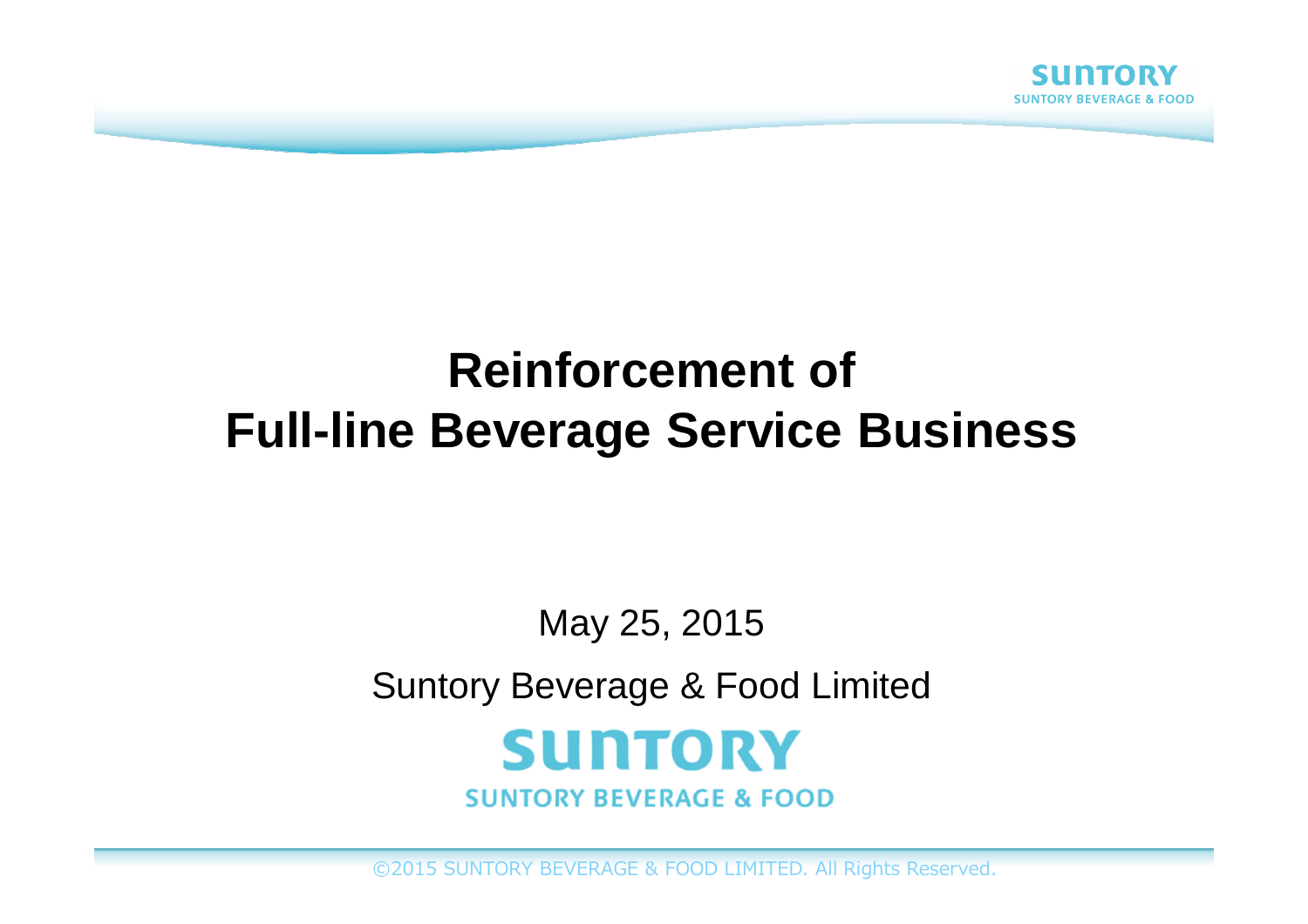

Suntory Beverage & Food Limited (SBF) will acquire the following from Japan Tobacco Inc. (JT) :

- •Shares of Japan Beverage Holdings Inc. (JB)
- •Shares of JT A-Star Co., Ltd. (JTA)
- •Two beverage brands: "Roots" and "Momono Tennen-sui"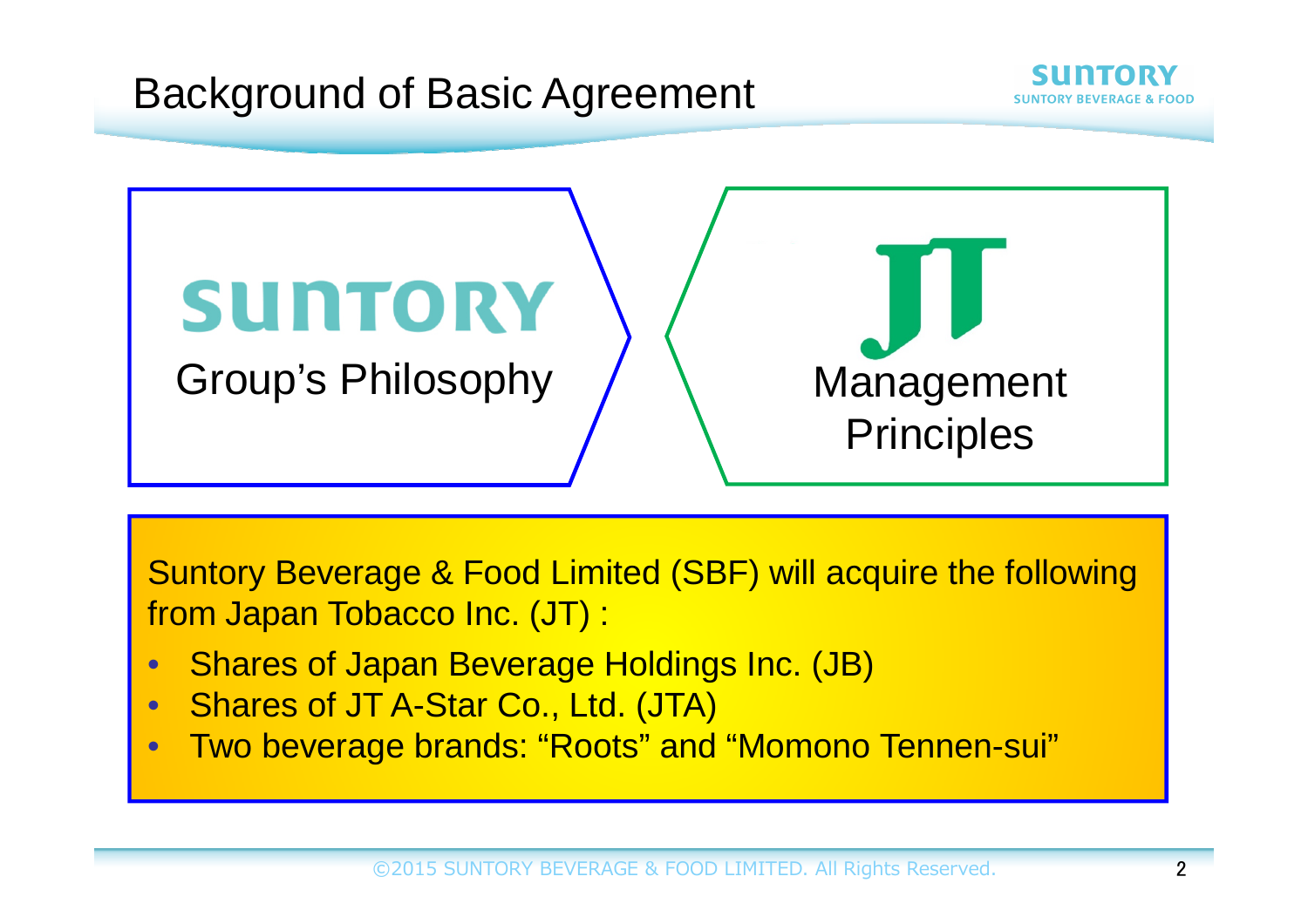# Strengths of JB/JTA Group



No.1 Independent Vending Machine Operator

# Strong distribution network

- Robust customer base (JB: nation-wide / JTA: locally-based)
- Efficient route sales management

### Full-line portfolio with wide range of options

- Wide range of soft drink brands by multiple beverage companies
- Variety of vending machines including can, PET bottle, cup-type and coffee/tea servers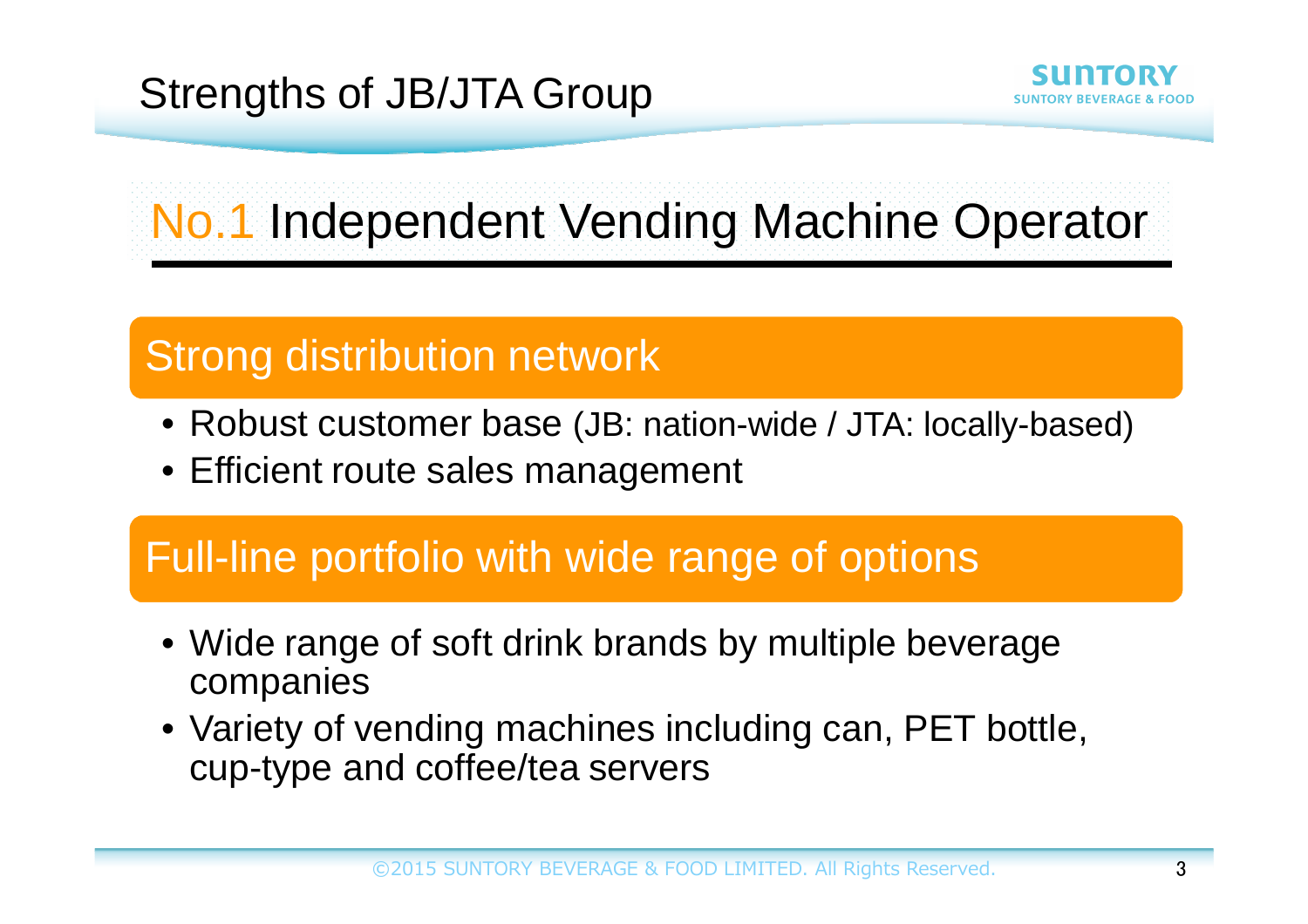#### Capability to develop new value added products

• "Iyemon Tokucha" "Premium Boss" etc.

# Capability to develop vending machines

• Vending machines with low energy consumption, wireless network connection, etc.

#### Synergy from Group's comprehensive strength

• Joint purchase of vending machines, capability to propose variety of services, etc.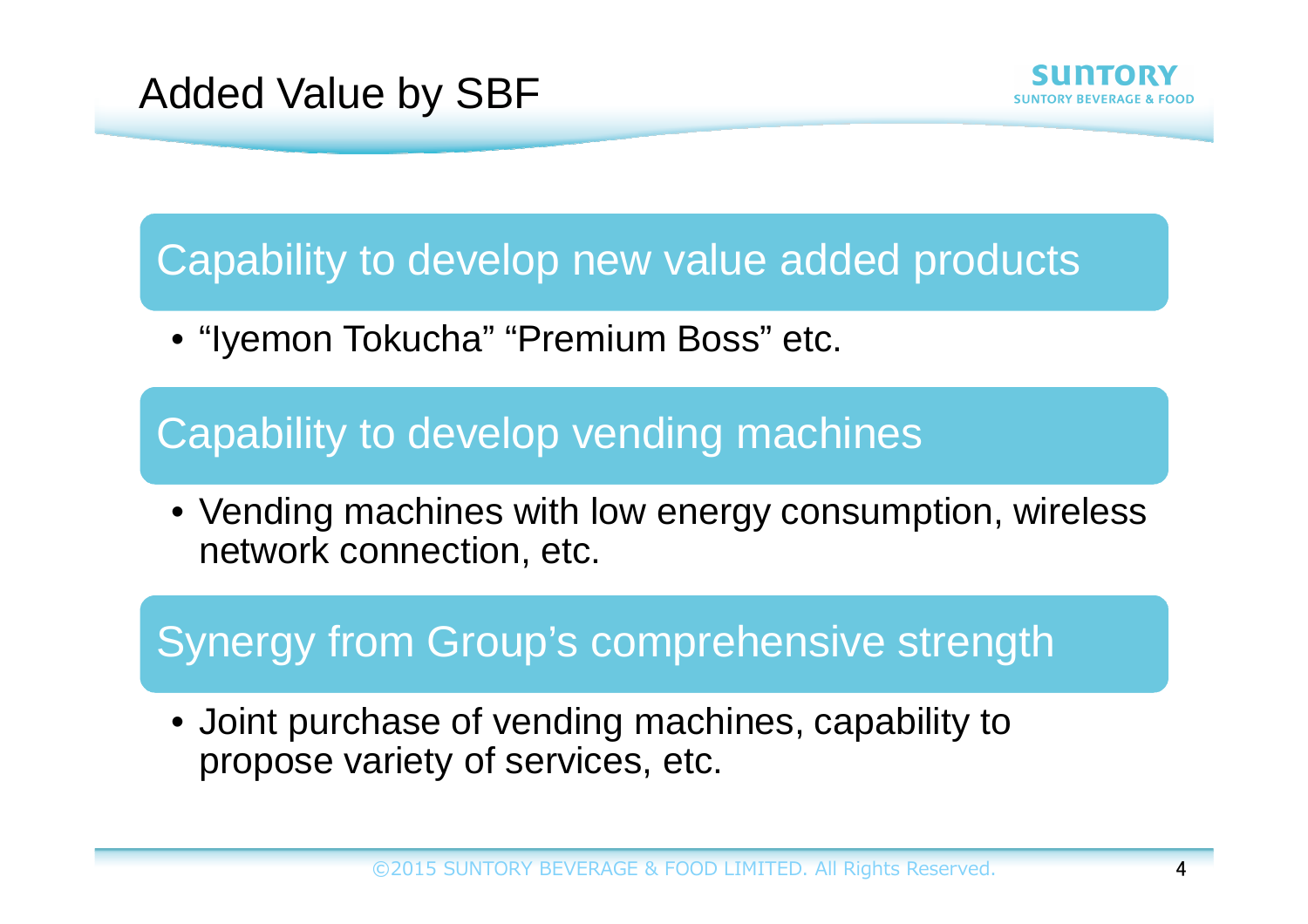### Strategic Rationale



### Provide full-line beverage services with higher added value

 $\textcircled{\texttt{2015}}$  SUNTORY BEVERAGE & FOOD LIMITED. All Rights Reserved.  $\text{\bf 5}$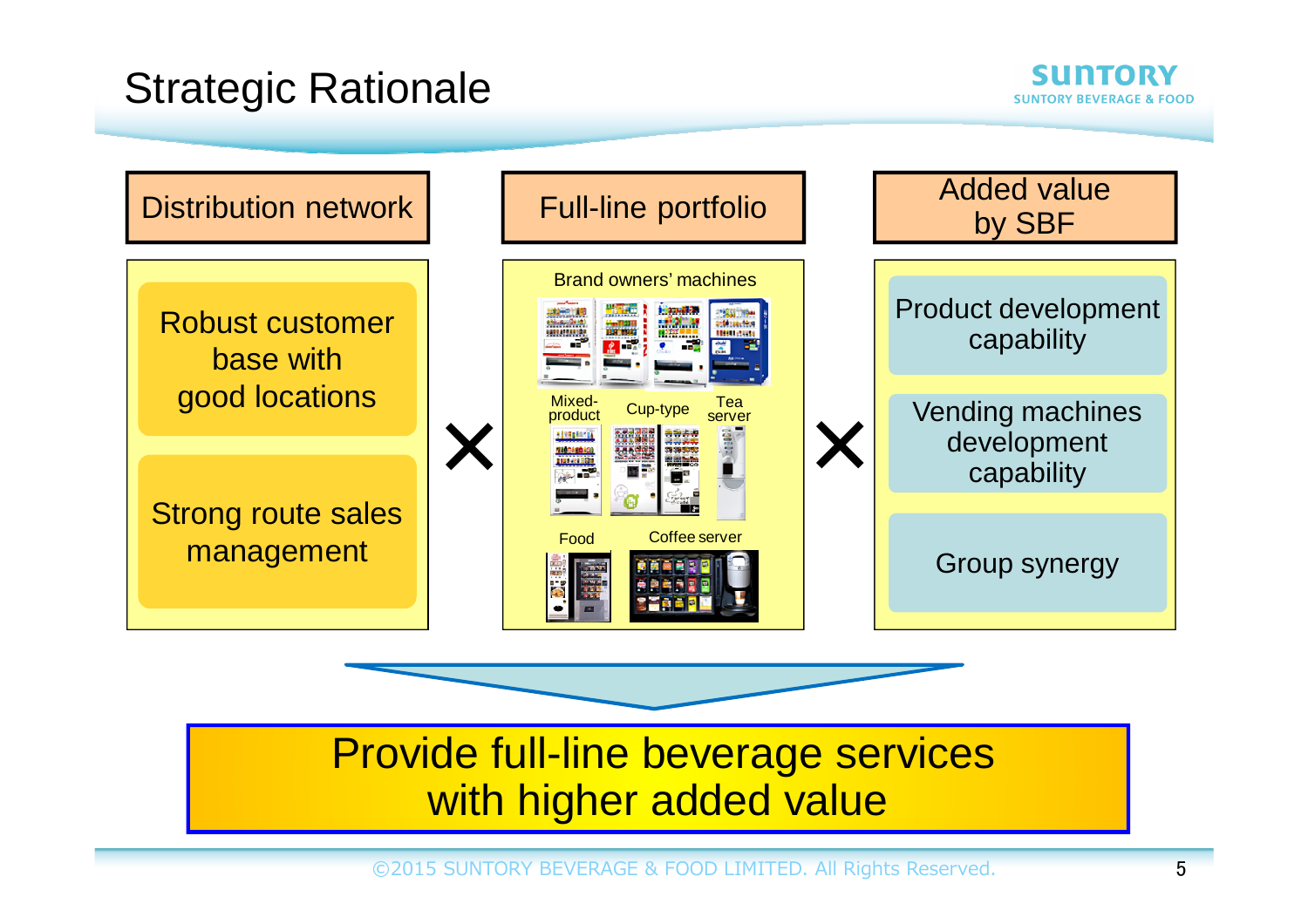### Relationship with Stakeholders of JB/JTA Group SUNT

#### Continue to pursue a sustainable growth together

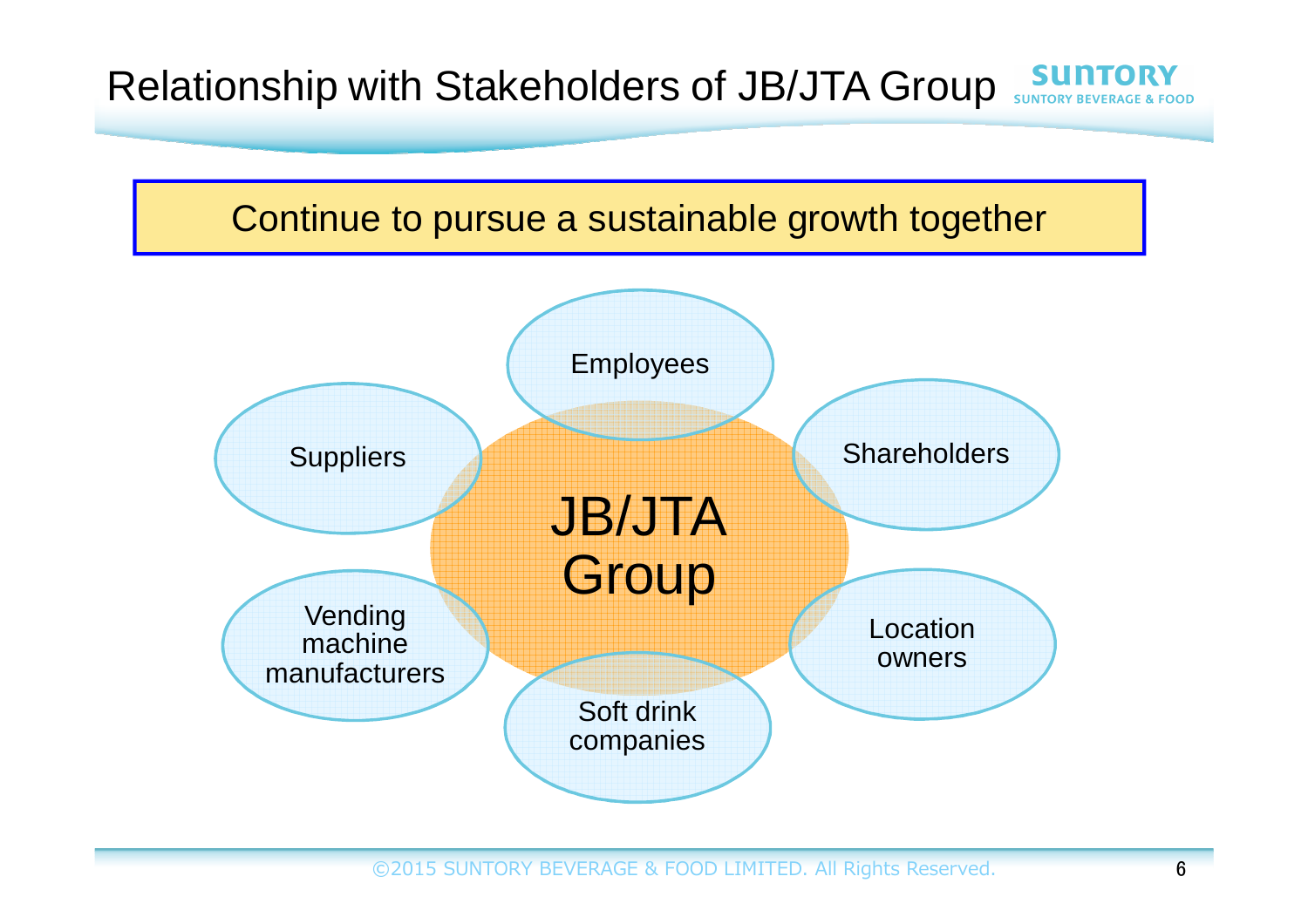# Overview of the Acquisition

Subject of acquisition

- Shares of Japan Beverage Holdings Inc.
- Shares of JT A-Star Co., Ltd.
- •Two beverage brands: "Roots" and "Momono Tennen-sui"

# **Acquisition price**

Approx. 150 billion yen(To be financed by cash on hand and external borrowings)

#### **Schedule**

ਾ<br>ਮਾਮਾਰਾ<br>ਮ

Date of definitive agreement: July 2015 (Planned)